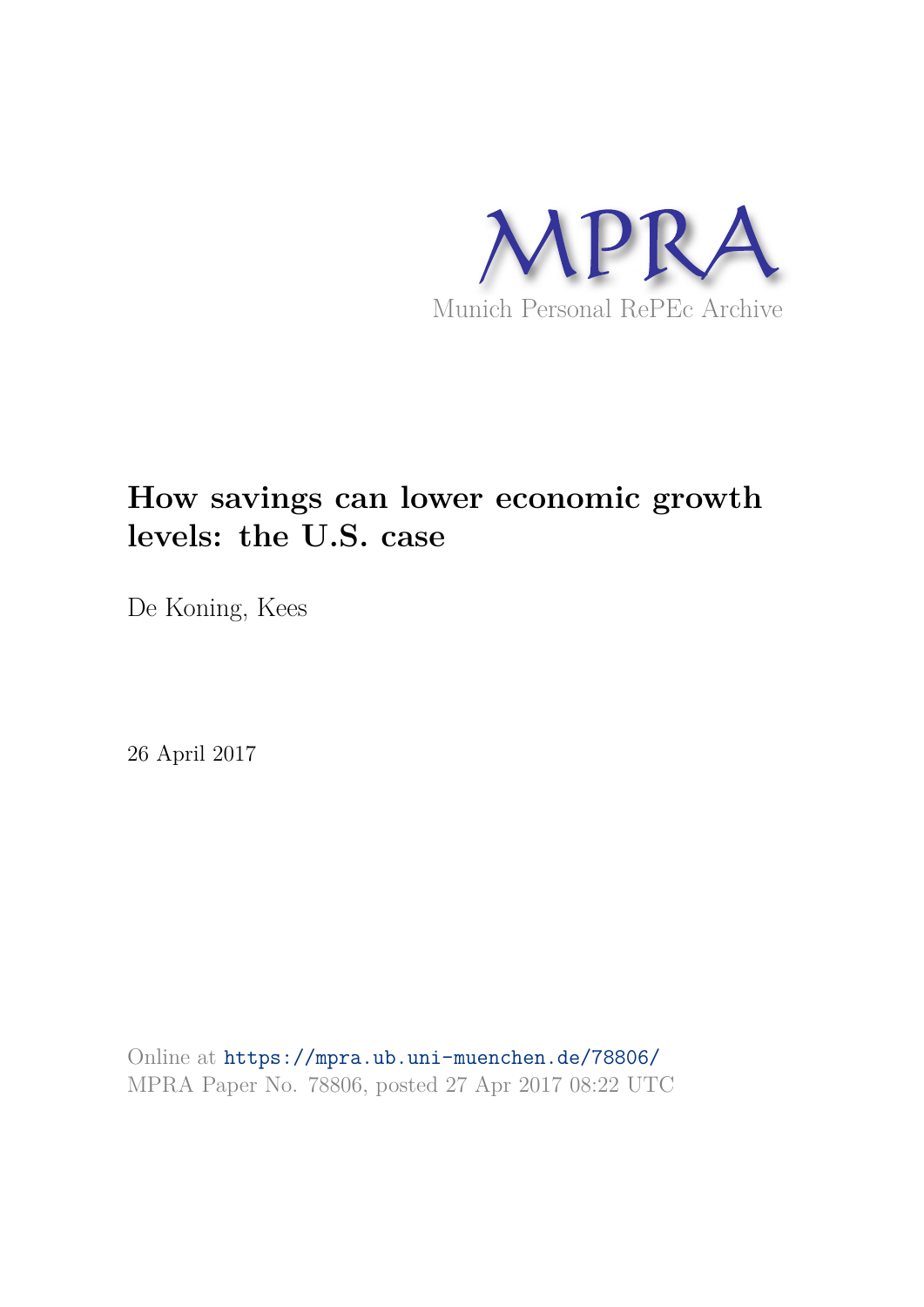How savings can lower economic growth levels: the U.S. case© Drs Kees De Koning

How savings can lower economic growth levels: the U.S. case.

**\_\_\_\_\_\_\_\_\_\_\_\_\_\_\_\_\_\_\_\_\_\_\_\_\_\_\_\_\_\_\_\_\_\_\_\_\_\_\_\_\_\_\_\_\_\_\_\_\_\_\_\_\_\_\_\_\_\_\_\_\_\_\_\_\_\_\_\_\_\_\_\_\_\_\_\_\_\_\_**

**\_\_\_\_\_\_\_\_\_\_\_\_\_\_\_\_\_\_\_\_\_\_\_\_\_\_\_\_\_\_\_\_\_\_\_\_\_\_\_\_\_\_\_\_\_\_\_\_\_\_\_\_\_\_\_\_\_\_\_\_\_\_\_\_\_\_\_\_\_\_\_\_\_\_\_\_\_\_\_\_\_\_\_\_\_\_\_\_\_\_\_\_**

**By**

**Drs Kees De Koning**

**26th April 2017**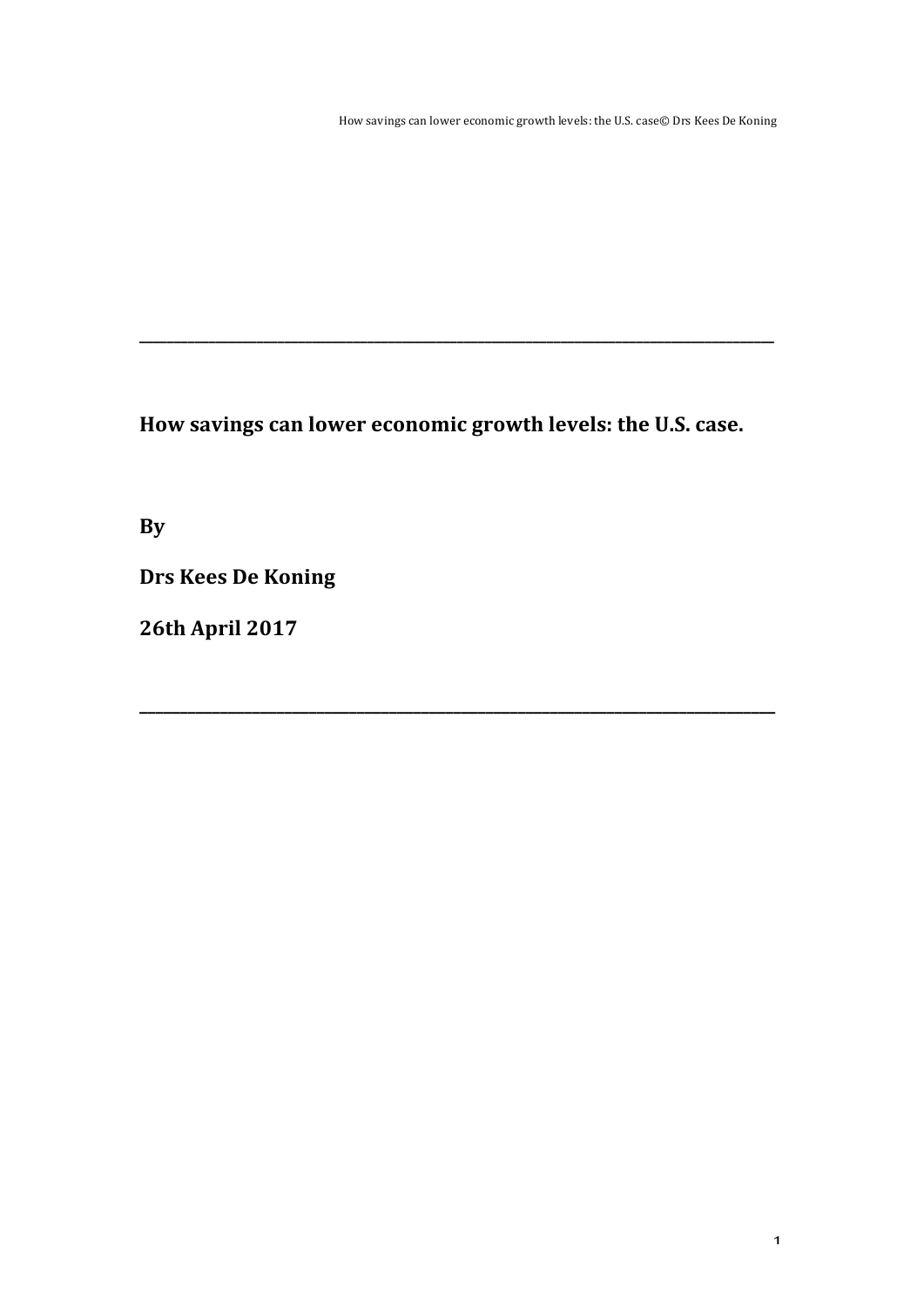How savings can lower economic growth levels: the U.S. case© Drs Kees De Koning

## **Table of contents**

|                                                                                         | Page |
|-----------------------------------------------------------------------------------------|------|
| Introduction                                                                            | 3    |
| 1. Households' wealth in the U.S                                                        | 4    |
| 1.1 Some key data                                                                       | 4    |
| 1.2 Differences affecting wealthy households and those on<br>income only ones           | 4    |
| 2. The past experience                                                                  | 5    |
| 3. The relationship between mortgage borrowing, income developments<br>and house prices | 6    |
| 4. How the U.S. financial crisis could have been averted                                | 9    |
| References                                                                              | 12   |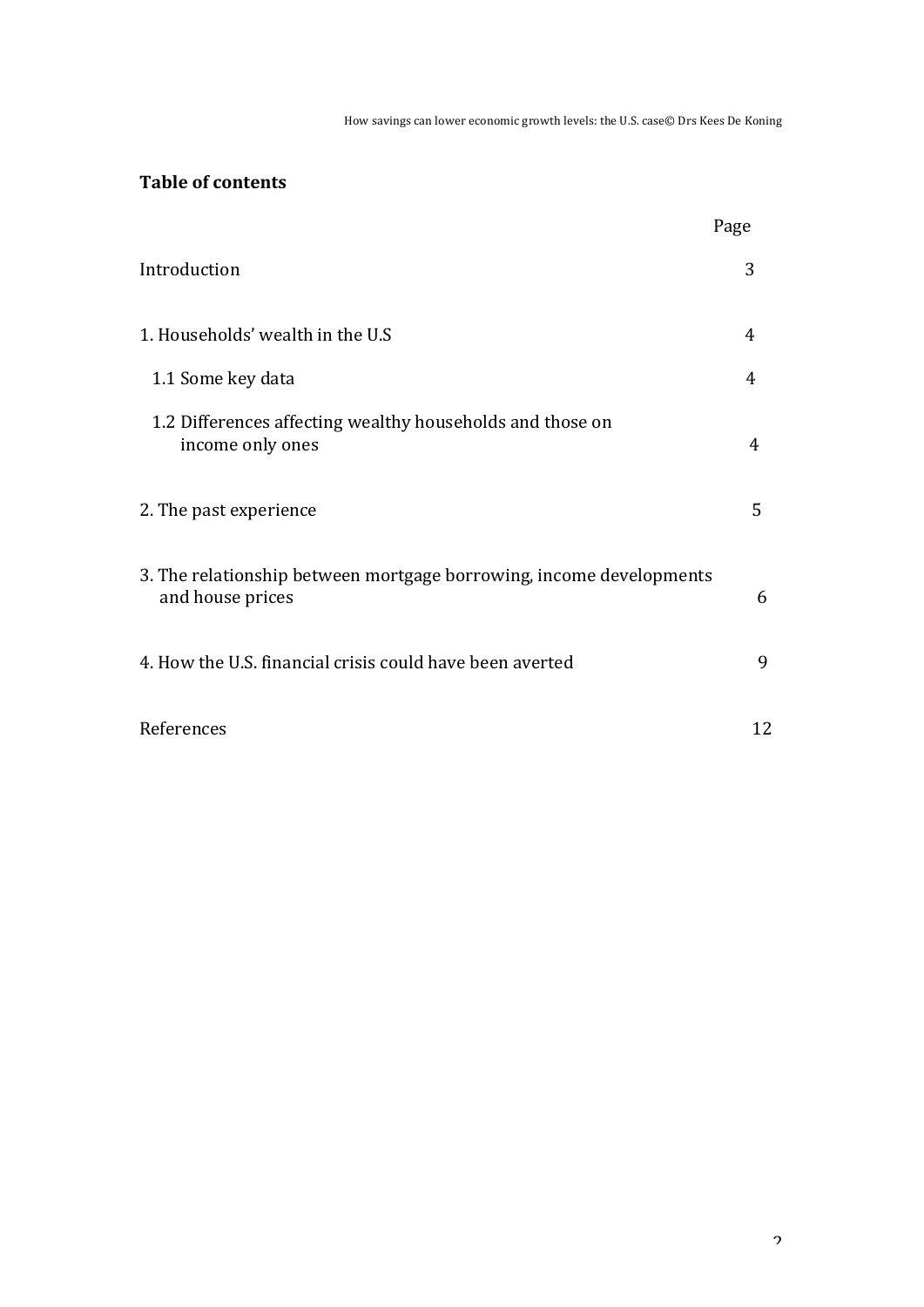### **Introduction**

Why is it that the rich seem to get richer over time and the poor cannot keep up with them? This is not only the situation in the U.S. but also in countries like the U.K., Germany, France and Italy. Wealth distribution is even more unequal than income distribution. For instance, in the U.S. according to the U.S Census Bureau<sup>1</sup>, median net worth increased between 2000 and 2011 for households in the top two quintiles of the net worth distribution (the wealthiest  $40$  percent), while declining for those in the lower three quintiles (the bottom 60 percent). The result was a widening wealth gap between those at the top and those in the middle and bottom of the net worth distribution.

The Census Bureau's Distribution of Household Wealth in the U.S.: 2000 to 2011. states that the median household net worth decreased by \$5,124 for households in the first (bottom) net worth quintile and increased by  $$61,379$  (or  $10.8$ ) percent) for those in the highest (top) quintile. Median net worth of households in the highest quintile was 39.8 times higher than the second lowest quintile in 2000, and it rose to 86.8 times higher in 2011.

Could there be a link between debt levels, especially of the long-term variety of home mortgages, and wealth inequality levels? From the 116.8 million U.S. households in 2008, 73.6 million had a mortgage in that year, or  $63\%$  of all households. 33.3% of the 73.6 million households faced foreclosure proceedings against them during the period 2005-2015. The bottom 40% of all households owned less than  $0.1\%$  of all U.S. wealth, the top  $1\%$  owned 35.5% and the top 20% owned 87% of all assets.

In servicing mortgage debt, households on a lower income level have only their income to fall back on, while the wealthier households, can -if needed- service debt from accumulated assets. This difference between households has major implications for the economic consequences of excessive lending practices. In a paper: "How the U.S. financial crisis could have been averted"<sup>2</sup>, this author analyses a link between income and mortgage debt and the consequences of ignoring such income link.

The consequence is that mortgagors experience a depreciation of the U.S. dollar in the event house prices rise faster than income levels, thereby impairing their future income capacity to spend on other goods and services.

 

<sup>&</sup>lt;sup>1</sup> https://www.census.gov/newsroom/press-releases/2014/cb14-156.html

<sup>2</sup> https://mpra.ub.uni-muenchen.de/77060/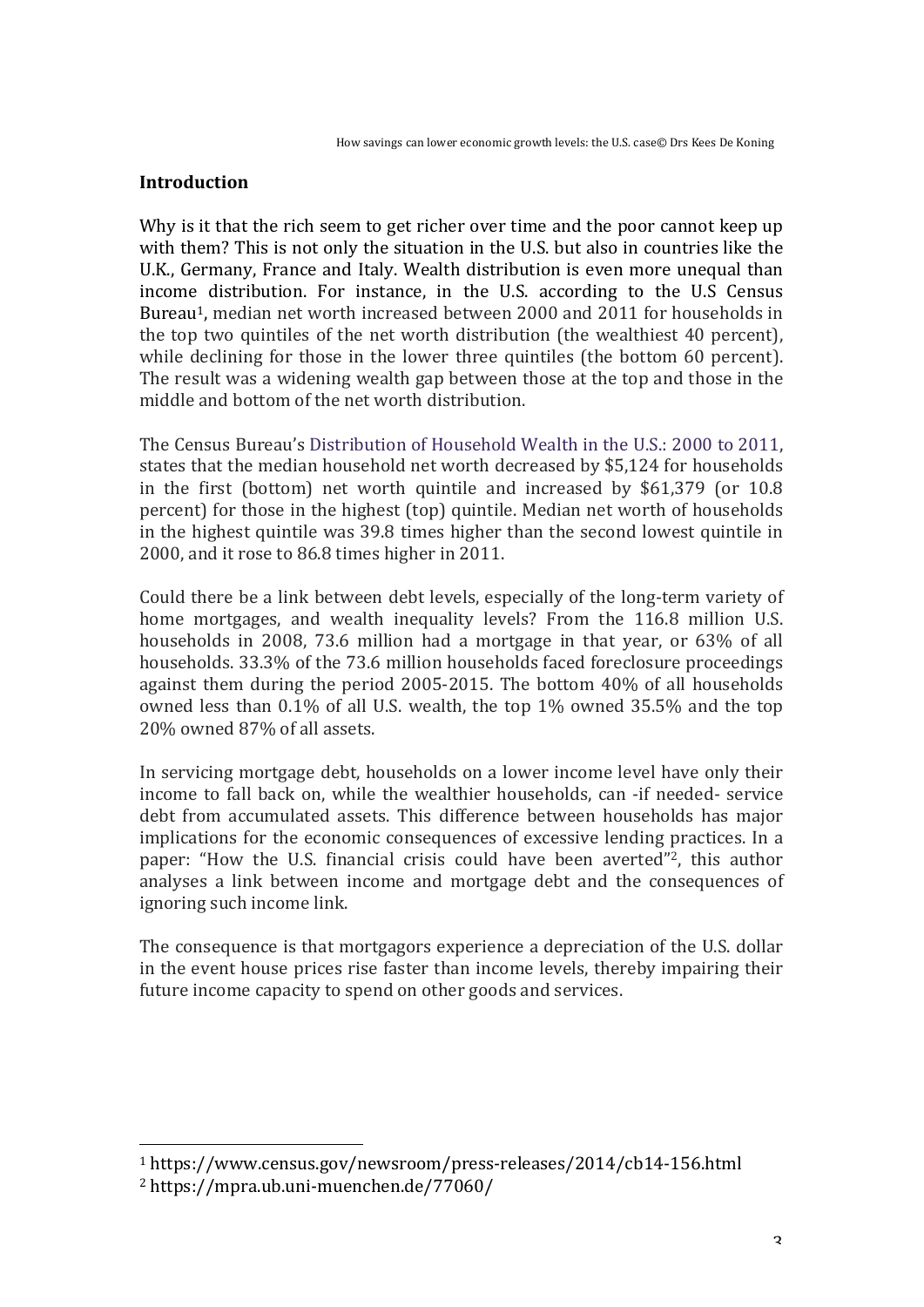#### **1. Household's wealth in the U.S.**

#### **1.1 Some key data.**

By the end of 1996, the 99.63 million U.S. households had a total net worth of \$30.9 trillion<sup>3</sup>, or \$310,150 per household. By 2016 the total net worth had grown to \$92.8 trillion and the number of households had increased to 125.82 million. The net worth per household grew on average to \$737,600 by the end of 2016. Per household, net worth rose to an impressive  $238%$  over the twentyyear period.

Non-financial assets grew from \$11.985 trillion to \$32.431 trillion, reflecting a growth rate of  $270\%$ . Financial assets grew from \$24.349 trillion to \$75.478 trillion over the same period  $-a$  growth rate of 310%.

The accumulation of assets indicates an impressive growth rate on average, but the average did not reflect the developments for those who had to borrow to get on the property ladder.

In 2008, the U.S. had 116.78 million households and 73.58 million of them had a mortgage. The average mortgage was  $$142,700$  or nearly three times the median earnings per household in 2008. When over 60% of all households in the U.S. are exposed to mortgage risks, one has to consider the links between income only households and income and wealth levels for the others. The borrowers were -to a very large degree- income earner only with a low level of financial assets, if any.

The Statista Portal<sup>4</sup> has published data both on income and on wealth distribution in the U.S. Over 2016, the wealthiest  $1\%$  of the U.S. households owned 35.5% of the country's wealth level., the top 20% of households owned 87%. On the other hand the bottom 40% of U.S. households were in debt or had practically no share in the country's wealth. On income, the top 1% had a combined income of \$1.64 trillion in 2014, while the bottom  $40\%$  earned a combined income of \$1.58 trillion in the same year.

#### **1.2 Differences affecting wealthy households and those on income only ones**

The difference between a wealthy household and one in the bottom  $40\%$  is that the latter have to resort to borrowing in order to get a foot on the housing ladder. Wealth invested in shares and bonds carries the risk of losing value in the event of lower share or bond prices. The wealth owner experiences a paper loss.

 

<sup>3</sup> https://www.federalreserve.gov/releases/z1/19980911/z1r-5.pdf

<sup>&</sup>lt;sup>4</sup> https://www.statista.com/statistics/203961/wealth-distribution-for-the-us/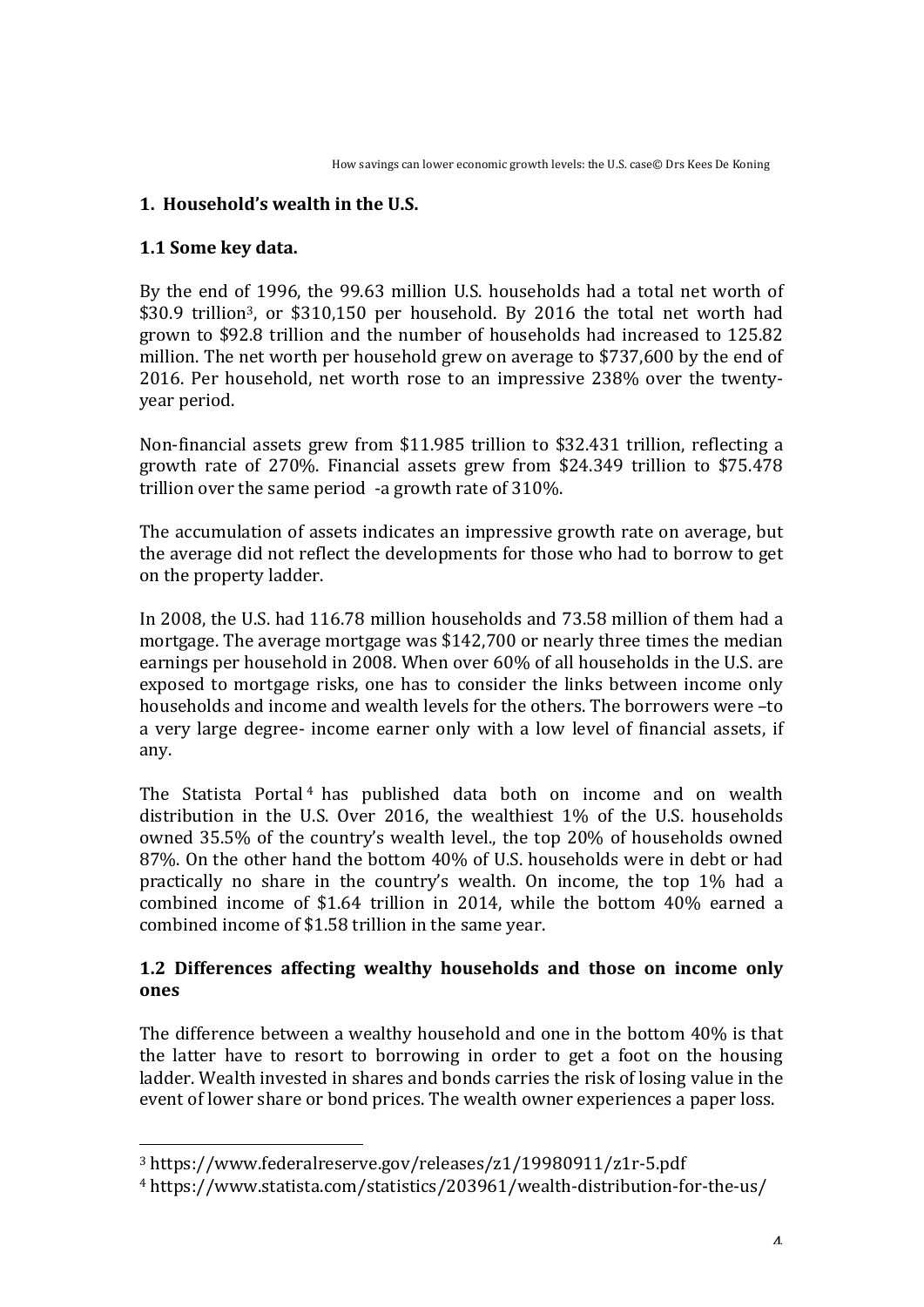If the share or bond prices improve, the owner experiences a paper gain. Only the act of actually selling or buying shares or bonds fixes prices. Only when such transactions take place are real gains or losses recorded.

Savings, a wealth category, which via banks and other financial institutions, can be converted into mortgages, have different terms and conditions. Firstly a mortgage is a term loan, rather than an open-ended instrument that can be traded daily on the financial markets. There is no daily market price for a mortgage, notwithstanding that the securitization of mortgage portfolios tried to establish such a collective market price. The latter exercise ended in abject failure, due to the quality mix of such mortgages.

Secondly, banks do not behave like wealthy owners of an asset. They don't wait to see whether a mortgagor might become capable again to service their debt, if the latter fails to keep up with the payments on the term loan. Banks also arrange for the property to be used as collateral.

Thirdly, banks and other financial institutions compete for business. The collective of banks were acting like lemmings running over a cliff in the run up to 2007. No lending restraints seem to have been applied from 1999 on. On top of this, from 2004 mortgage risks were increasingly sold to investors through mortgage-backed securities.

A mortgage borrower who no longer has the necessary income to support the debt servicing of his/her mortgage, does not only make a loss on paper, but suffers an actual reduction in income and may lose past savings accumulated in the value of the home as well: a double whammy.

It is this vital difference between savings used for own investments and savings allocated to help the lower income classes to acquire a home by taking on a loanservicing obligation.

#### **2.** The past experience

<u> 1989 - Jan Samuel Barbara, politik eta politik eta politik eta politik eta politik eta politik eta politik e</u>

In the paper: "How the U.S. financial crisis could have been averted", the underlying financial and other statistics were discussed. Firstly, the annual volume of home mortgage lending was calculated on the basis that the lending volume consists of two elements: (i) the net increase/decrease in outstanding mortgage amounts as provided in the Balance Sheet of Households and Nonprofit Organizations as published quarterly by the Federal Reserve in St. Louis<sup>5</sup>, and (ii) the annual volume of repayments of outstanding mortgages, replaced by new mortgages.

<sup>5</sup> https://www.federalreserve.gov/releases/z1/current/html/b101.htm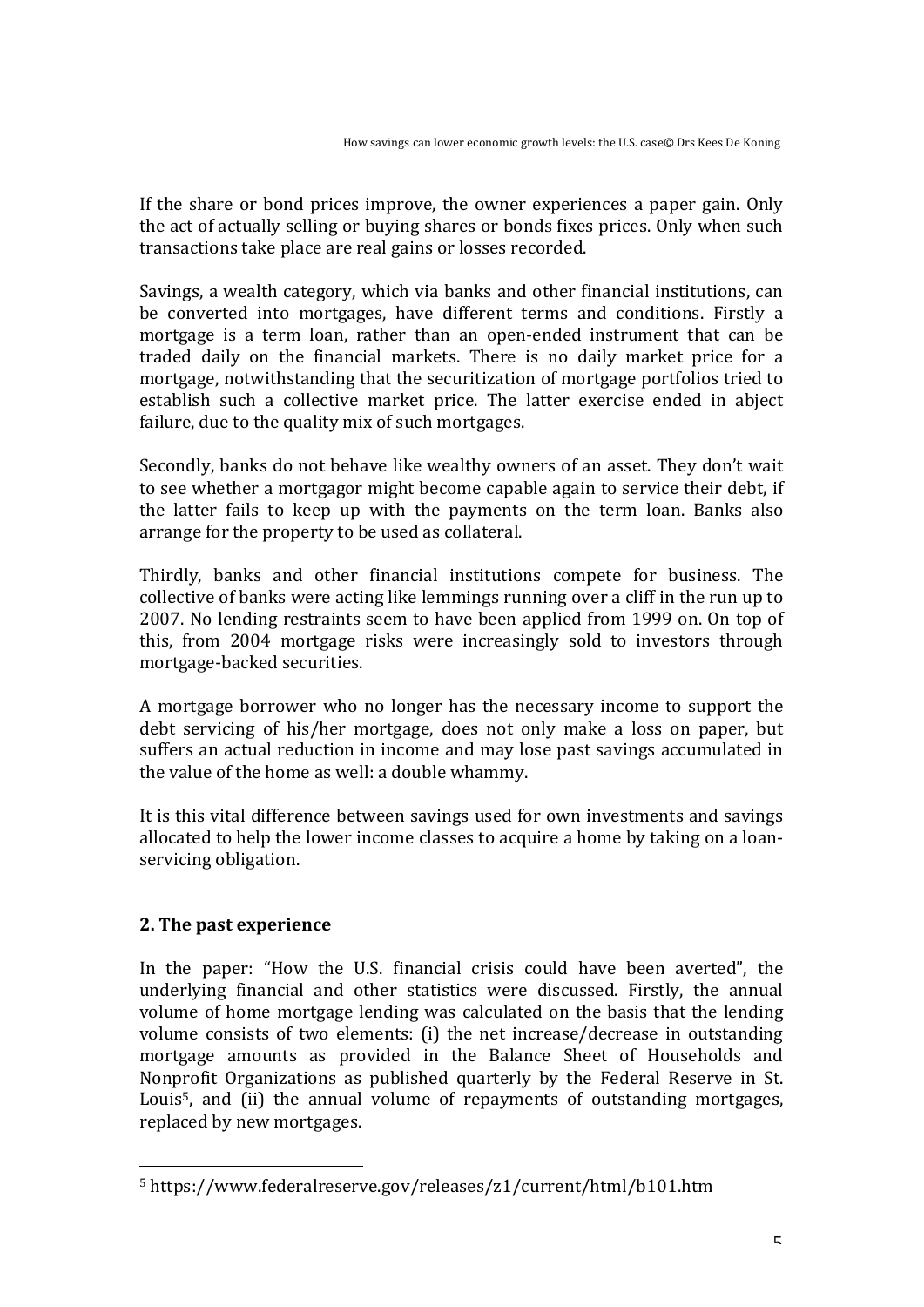In total, these two elements combined, reflect the volume of new mortgages written each single year. In above study, such volumes were reflected in the time series from 1996-2016.

The volume of mortgage lending can have an effect on the annual volume of new housing starts as well as on the average home sales price in the U.S.

Statistics for the Annual Housing Starts and average U.S. Home Sales Price were provided in the paper over the same period. Statistics for the Median Household Nominal Income were also given as an indication of the affordability of mortgage payments. 1996 was chosen as the start date. During 1996, housing starts were roughly in line with the population growth level. Secondly, the average home sale prices were close to the income affordability level. For the subsequent 20 years, the affordable level of average house prices was calculated on basis of the growth level in the nominal Median Household Income.

In 1996, the annual volume of new home loans amounted to \$329 billion. By 2003, the volume had increased to \$1.112 trillion. The \$329 billion was accompanied by 1.370 million new housing starts. By 2003, the \$1.112 trillion meant 2.057 million new homes being started. Incidentally, 2003 was also the top year for new housing starts during the whole period 1996-2016.

The key characteristic of the period 1996-2007 was a rapid growth in the volume of home mortgage lending, especially between 1997 and 2003, and remained at or above the 2003 level until 2007. The second defining characteristic was that the volume of lending had a substantial effect on average house prices, taking them far above the affordable level on basis of nominal median income growth levels. Over this period, nominal median incomes grew much more slowly than the average house prices.

#### **3.** The relationship between mortgage borrowing, income developments and house prices

Nearly all households that have to borrow to acquire a home are in the lower three quintiles (lower  $60\%$  of income brackets). This means that they are also nearly all in the lower wealth categories. As stated above, the lowest two quintiles -the bottom 40% of households- own practically nothing of the U.S. wealth levels. At least this was the status in 2014 and early indications are that only a slight improvement has taken place since.

When income is practically the only source of servicing debt levels, it makes sense to compare income growth with prices. This is done extensively through measuring consumer price developments with income growth.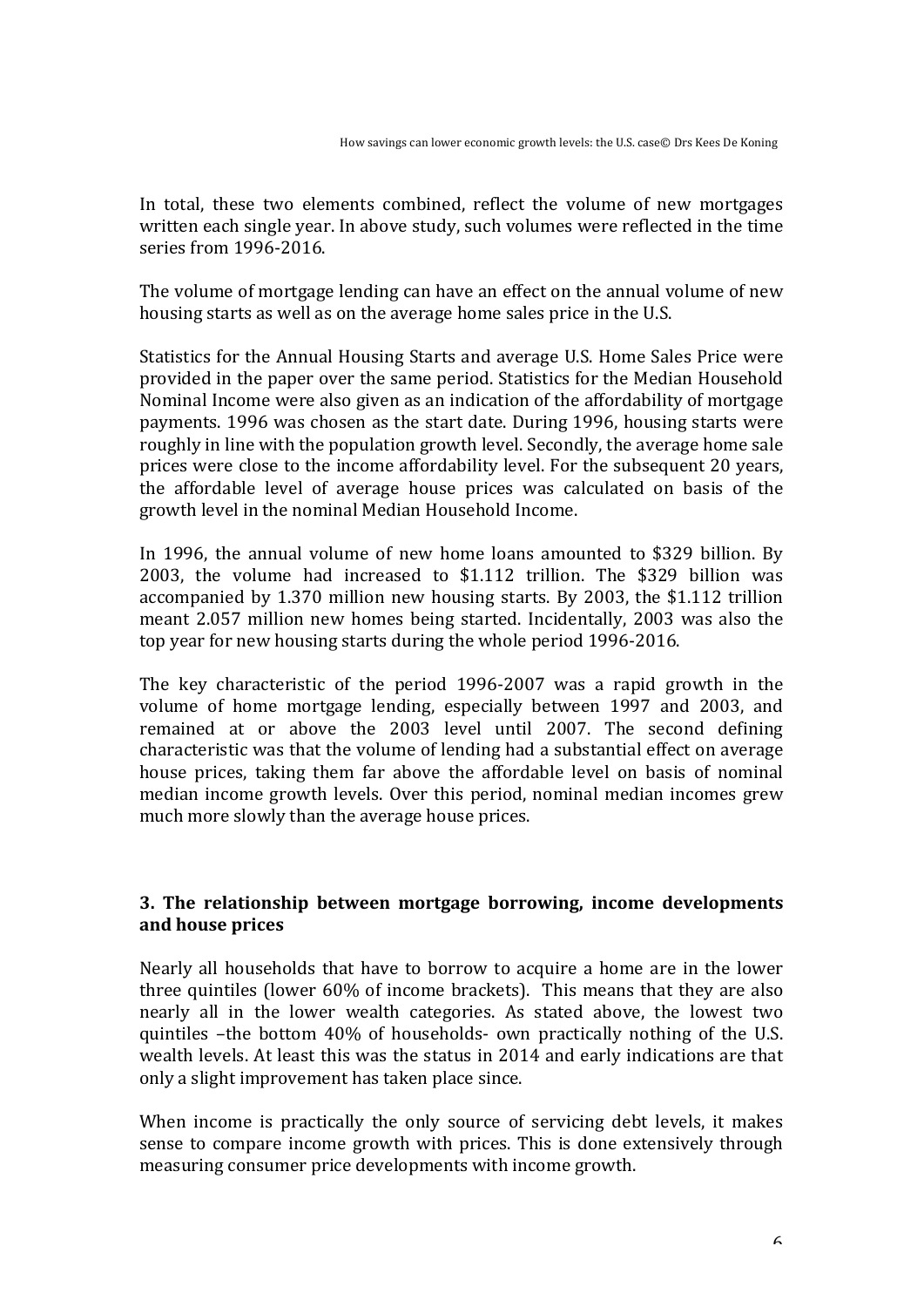What has been missing so far, or has been ignored to take into account for economic strategy purposes, is to compare income growth with house price inflation levels. In most countries, including in the U.S., house prices are compared to incomes. The (average) house price is divided by the current income and a multiple is established. What -to my knowledge- has not been done is to relate the annual volume of mortgage lending with the changes in income levels over time. 

The consequences of house prices rising faster than the growth in incomes include a depreciation in the value of each U.S. dollar used for acquiring a (new) home. If mortgage borrowings are used to assist a household in acquiring a home and such household is depending on future income flows to repay such mortgage, then, by definition, the values of future income flows are reduced by the depreciation in current values as a consequence of the excess house price inflation levels over income growth levels. Less affordability means that for all entrants to the housing market a larger share of income needs to be allocated to acquire a home: this translates to depreciation in the value of each borrowed U.S. dollar used. Such depreciation applies equally to tenants. Rents, generally speaking, do go up in line with house price inflation. If potential mortgagors can no longer afford to buy, their only alternative is to rent.

From a lenders point of view, no depreciation in the value of a dollar lend takes place. This is because each dollar returned from a mortgagor has the same purchasing power for consumer goods and services as it had before the mortgage transaction. Lenders -banks and indirectly other households supplying the funds- are compensated with an interest margin for their mortgage provision. Landlords are equally compensated through higher rentals.

The key to understanding the economic events over the period 1996-2007 are reflected in this difference in the dollar values of future incomes for households acting as borrowers or tenants and those that supply the monies. The households needing to borrow to get onto the housing ladder as well as tenants see their future incomes reduced by the excessive growth of house prices as compared to income levels. On the other hand banks and indirectly households who provide the funds do not experience a similar decline in disposable incomes. The depreciation risks in dollar values -the relative reduction in future income flows- are clearly sat with the households that can least afford it.

House price rises above average income growth levels -as was the case from 1999-2007- undermine future income flows of all mortgagors, but especially the current and potential future borrowers. They also undermine the future incomes of all tenants. House price rises can be caused by two factors: a shortage of new homes being constructed -the U.K. case- or like in the case of the U.S., a sufficient level of new homes coming on the market with an excessive amount of mortgages attached to these homes.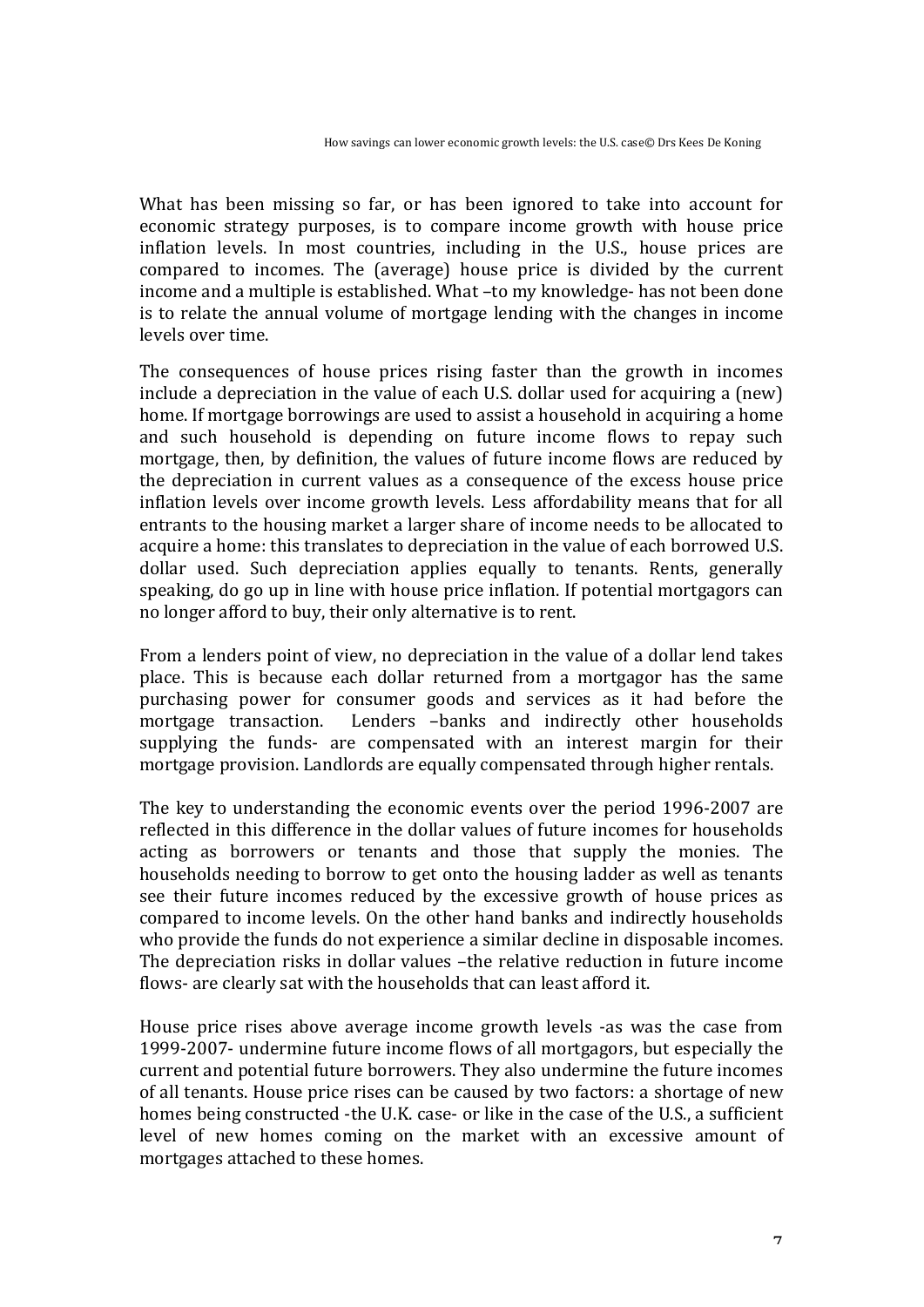Bankers and regulators should base their actions not on whether the banks will survive a house price crash, but whether the mortgage borrowers will survive such a crash. The latter determine future economic growth rates, while the banking sector has the ability -by excessive lending practices- to cause such a crash. 

In this context, questions should be raised as to why banks and regulators rely so heavily on the collateral values of homes as security for their mortgages. When the financial sector oversupplied households with mortgage funds  $-$ as was the case from 1999-2007-, house prices rose faster than income levels. The collateral values were inflated thereby distorting loan to asset values. Credit risks go up, rather than come down under such a scenario. What is worse, of course, is the unwinding of such an overfunding situation, which happened from 2007 to 2015. 6.1 million homes were repossessed over the period 2006-2015. Such an unwinding process is economically toxic. Many jobs were lost; only by 2012 did the household median nominal income level surpass the 2007 level; over the whole period 2007-2016 new housing starts never reached the moderate level of 1.370 million of 1996. House prices started rising, especially from 2013 on, not because of an oversupply of new housing starts, but rather as a consequence of the opposite movement. Such undersupply particularly affects the lower income groups as ownership becomes an even more distant dream and rentals go up faster than incomes. The gap between high and low-income classes -both in terms of disposable income and in wealth levels- was further widened as a consequence of this whole cycle. Economic growth levels were significantly stymied. 

Regulators need to oversee that the link between income growth and house price inflation is not caused by excessive lending actions by the banking system. Excessive lending is defined as causing house prices to rise faster than income growth levels.

The main driver for U.S. house prices rising faster than income levels over the period 1996-2003 was not that there was a shortage of homes for sale as actual housing starts moved up from 1.370 million in 1996 to 2.057 million in 2003, rather the volume of mortgage lending grew from \$329 billion in 1996 to \$1.112 trillion by 2003.

The consequence of this lending spree was that many households in the lower income groups saw their disposable income reduced, after mortgage debt servicing. In the paper: "How the U.S. financial crisis could have been averted", it was calculated that by 2003 the cumulative impact over the period 1999, when this started, to  $2003$  was \$2.19 trillion, which represented  $31.7\%$  of the total mortgage level outstanding at the time.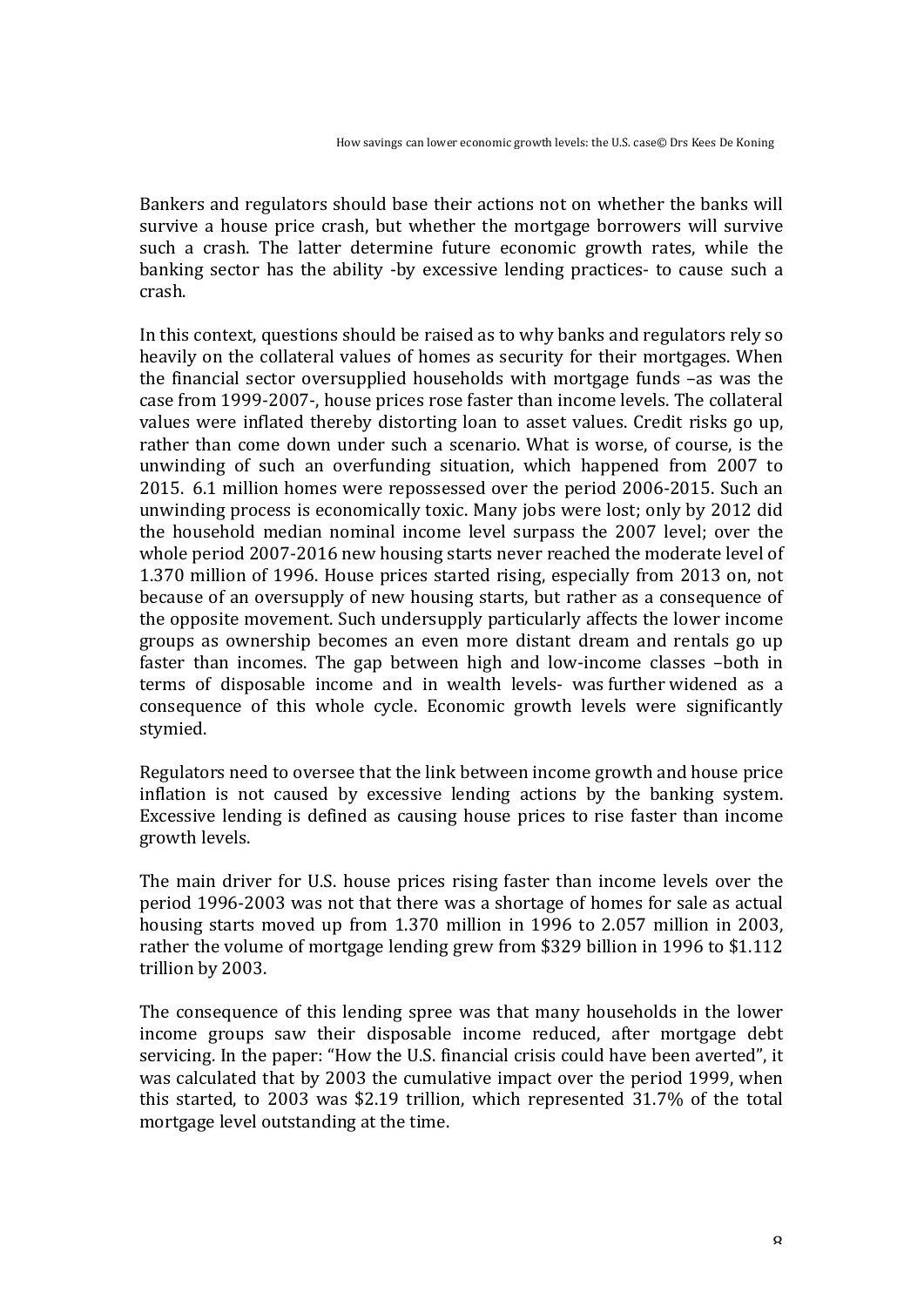Economic thinking during the period 1996-2003 was flawed in several respects. Lenders based judgments on households' income projections over the coming 30 years and on the loan to asset values as a fall back position in the event that their borrower clients could no longer service their mortgage debts. When the collective of banks influence the price level of homes by heavily increasing their collective lending levels, they, in a manner of speaking, were creating their own source of repayment; bypassing the core notion of affordability on the part of the obligors. The regulators made another key misjudgment. They failed to see the dangers of the resultant depreciation in the value of the dollar in the hands of real estate debtors. This manifested itself in a reduced level of disposable household income, a material factor in a future slow down in economic growth levels. 

The use of the interest rate instrument does not correct past mortgage lending excesses. In case of a rate increase, the results are rather the opposite of what is intended: households have to pay more for having a similar size mortgage as in the past, thereby further reducing their disposable income levels. Mortgage lending volume control measures were needed by 2003, influencing bankers to collectively lend less, but not by simultaneously increasing the costs of a mortgage to households. It did not help that the effective Fed funds rate went up from  $1\%$  in January 2004 to 5.25% by May 2007. On top of this, bankers were able to postpone the impact of the interest rate increase by providing  $100\%$ mortgages, or by low start up interest rate mortgages for a few years, followed by a steep rate hike thereafter. Only by 2007, did the annual mortgage lending volume drop slightly as compared to the high mortgage lending volume of 2003.

#### **4 How the U.S. financial crisis could have been averted.**

The U.S. financial crisis has often been regarded as a banking crisis, which it was in 2007-2008. However the real crisis was a households' income related crisis, which preceded the financial crisis by at least four years.

The households' income related crisis was -in the U.S. case- caused by the collective banking sector increasing annual mortgage volumes from \$341 billion in 1997 to \$1.112 trillion in 2003. This single factor caused U.S. average house prices to rise from  $$176,200$  in 1997 to  $$246,300$  in 2003. No shortage of new housing starts were experienced in that U.S. population growth needed approximately 1.6 million new homes and 2.057 new homes were started to be built in 2003. The \$246,300 average home sales price in 2003 should be seen in the context of an affordable average home sales price of \$203,089, the latter price was based on the increases in Nominal Median Household Income over the period 1997-2003.

In ignoring the real reason of the economic crisis, policy makers made matters worth over the period 2003-2007. In order to slow down the volume of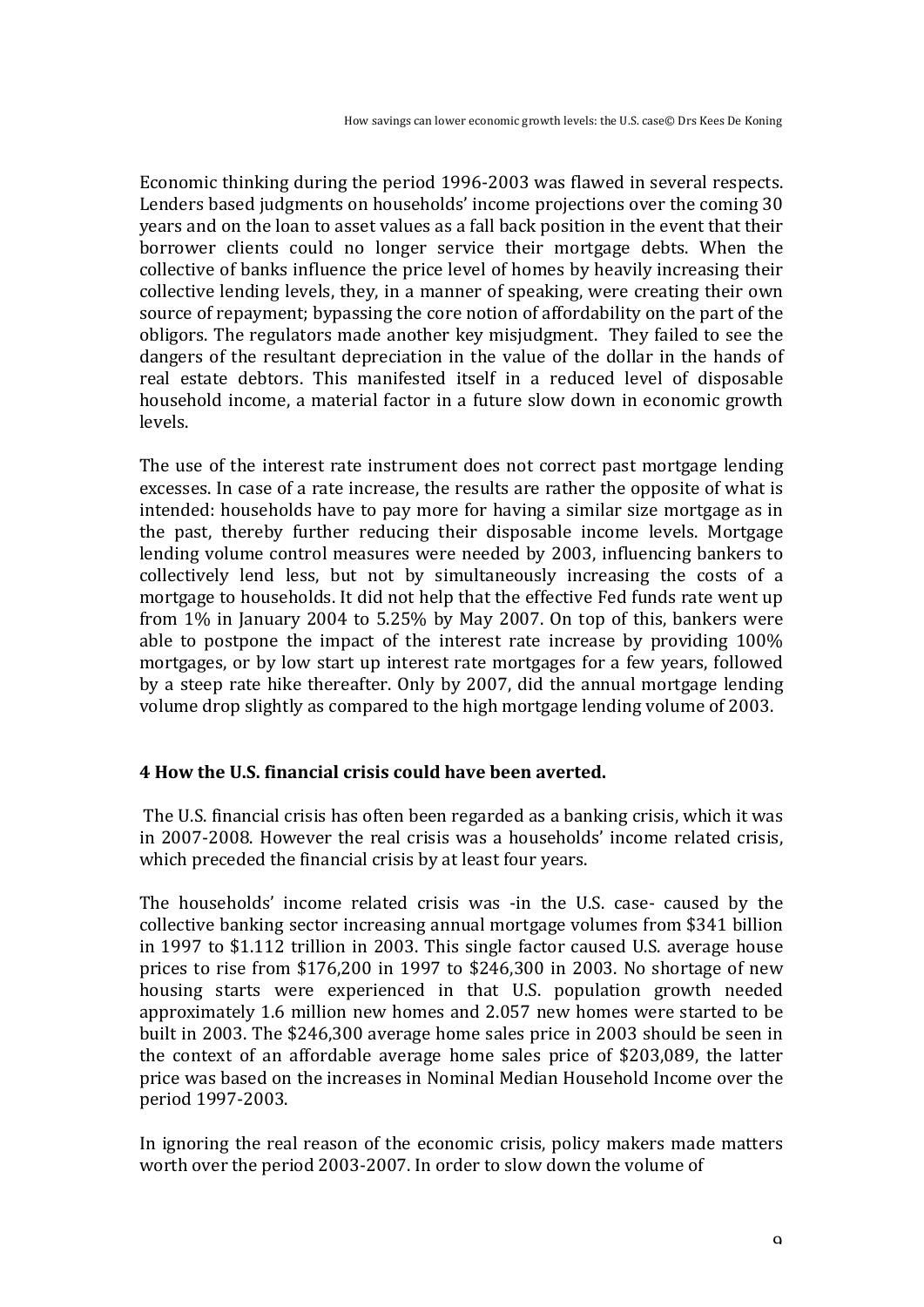mortgage lending, the Fed raised the base rate from 1% in January 2004 to 5.25% by May 2007. A major interest rate hike in the costs of a mortgage is supposed to slow down lending volumes. It did not work as mortgage volumes in 2004, 2005 and 2006 all exceeded the very high level of 2003. Secondly, if the real crisis was a household income related crisis caused through a depreciation of the dollar for mortgage borrowers and tenants, then an interest rate costs increase only serves to exacerbate such depreciation level. Bankers further postponed the day of reckoning by increasing the level of subprime mortgages, especially during the period 2004-2007. They also devised mortgage-based derivative products that did not immediately reflect the changes in the costs of funds.

Over the period 1997-2007, all these actions -or lack of them- by the Fed and the collective of banks made the depreciation of future incomes of mortgagors and tenants go much deeper than was safe for a stable and continued economic growth pattern. Households in the lower income brackets were made to absorb a higher and higher level of housing costs, far above their income growth levels, leaving them with a reduced level of income to be deployed for the consumption of consumer goods and services. The excessive conversion level of savings into mortgage lending led to this disastrous outcome. The utilization of savings was undermining economic growth levels. The same process also led to widening the gap between the rich and the poor as the latter were -by necessity- the mortgage borrowers or tenants.

In previous papers by this author some obvious solutions were suggested. It is useful to highlight that the household income crisis and its mortgage crisis in the U.S. was not caused by a single bank or a few banking or financial institutions; it was caused by the collective financial sector and failures by the regulators to intervene effectively. Competition between banks can never solve such a crisis, only supervisory guidance can.

It was suggested that a "traffic light system" could work, indicating to all financial institutions operating in the mortgage markets that the economic growth factors were not under threat -the green light-; were entering the danger zone -the amber light system- or were under serious threat -the red light warning system-. If combined with reserve requirements and/or penalties for those institutions most aggressive in their lending behavior, the collective lending behavior could be adjusted so that house price inflation would follow the speed of income growth in society.

The second suggestion was for a correction mechanism in case the lending pattern had run out of hand. Its aim would be to ensure that most of the 24.5 million households who faced foreclosure proceedings, would be helped by a government owned institution -A National Mortgage Bank was suggested-. Such help would be to alleviate the cash flow problems encountered by households as a consequence of the excessive mortgage lending volumes in previous times.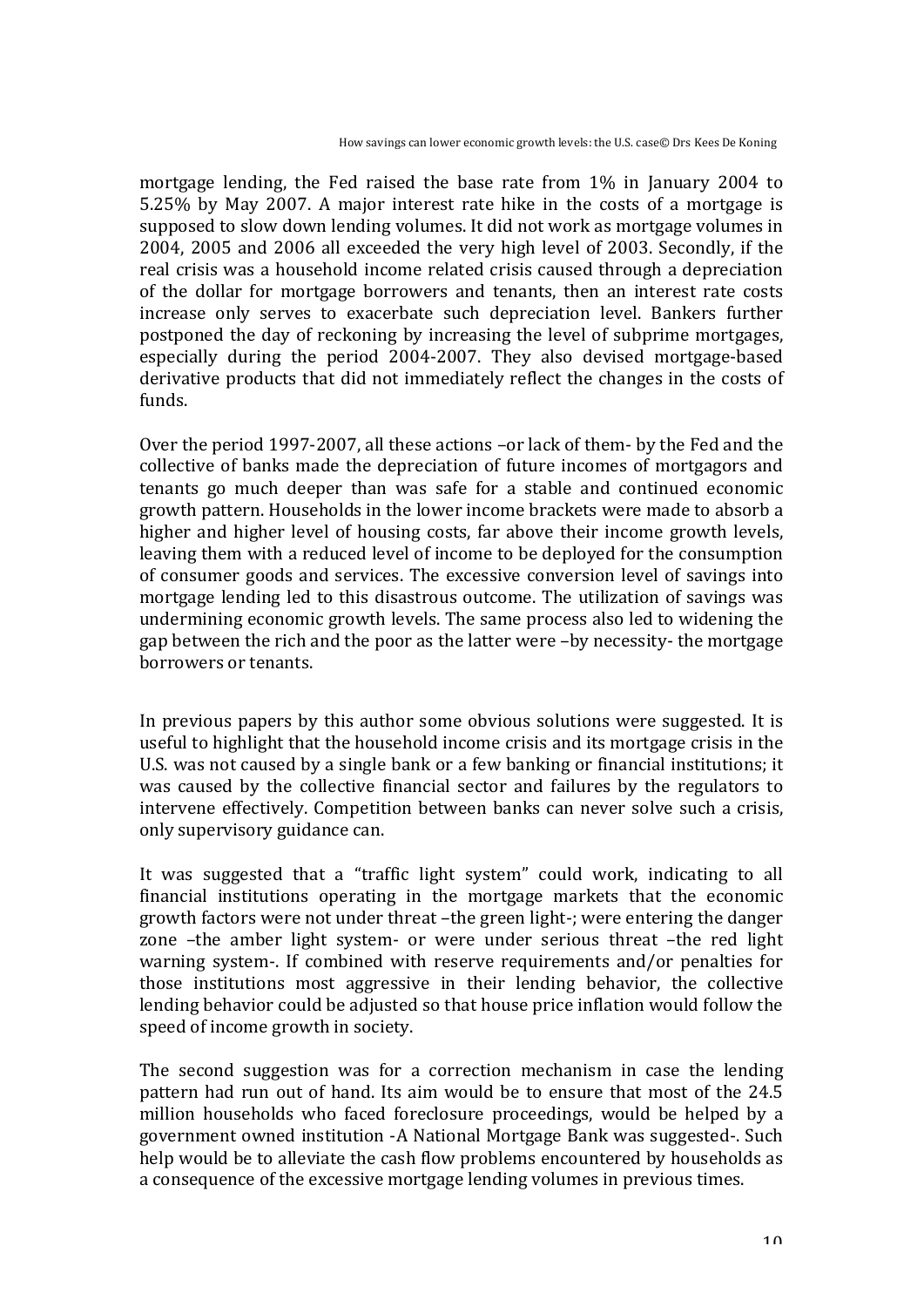A subordinated mortgage element could be introduced to protect taxpayers from excessive risks. On the other hand an element of temporary subsidy could also be built into such program. Banks could be forced to pay into such system as they benefit from the reduction in risks over their outstanding mortgage portfolio.

If such a curative system had been in place from  $2007$  onwards, the economic downturn would have been much less severe. It would have helped to stabilize the financial position of most households under threat, thereby alleviating the excessive pressure by banks to recoup their outstanding mortgage loans. Disposable income levels for the lower income groups would have been less affected and the threat to economic growth levels, reduced. Companies would have had less reason to lay off millions of workers, as demand levels would have been stabilized.

The experience of extremely low interest rates since 2007 did not induce households to borrow more, rather the opposite. Households reduced their outstanding mortgage volume by over \$1 trillion over the period 2007-2016. Again, an undesirable development when the number of households are growing and the need for new housing starts requires around 1.6 million new homes a year. Over the period 2008-2016 only 7.827 million new housing starts were made rather than the needed 14.4 million units. The oversupply of mortgage funds was followed by an undersupply period in the years after 2008. Both situations are undesirable from the point of view of steady economic growth.

In summary, more stable economic growth can be achieved if the protective regulatory focus is shifted onto mortgage borrowers and tenants, especially in regulating the relationship between income levels and house price growth. This will help to avoid the situation where the value of a borrower/tenant's money is depreciated disproportionately with potential damaging consequences for the broader economy. Income and wealth distribution would benefit from such an approach.

26th April 2017

Drs Kees De Koning Chorleywood U.K.